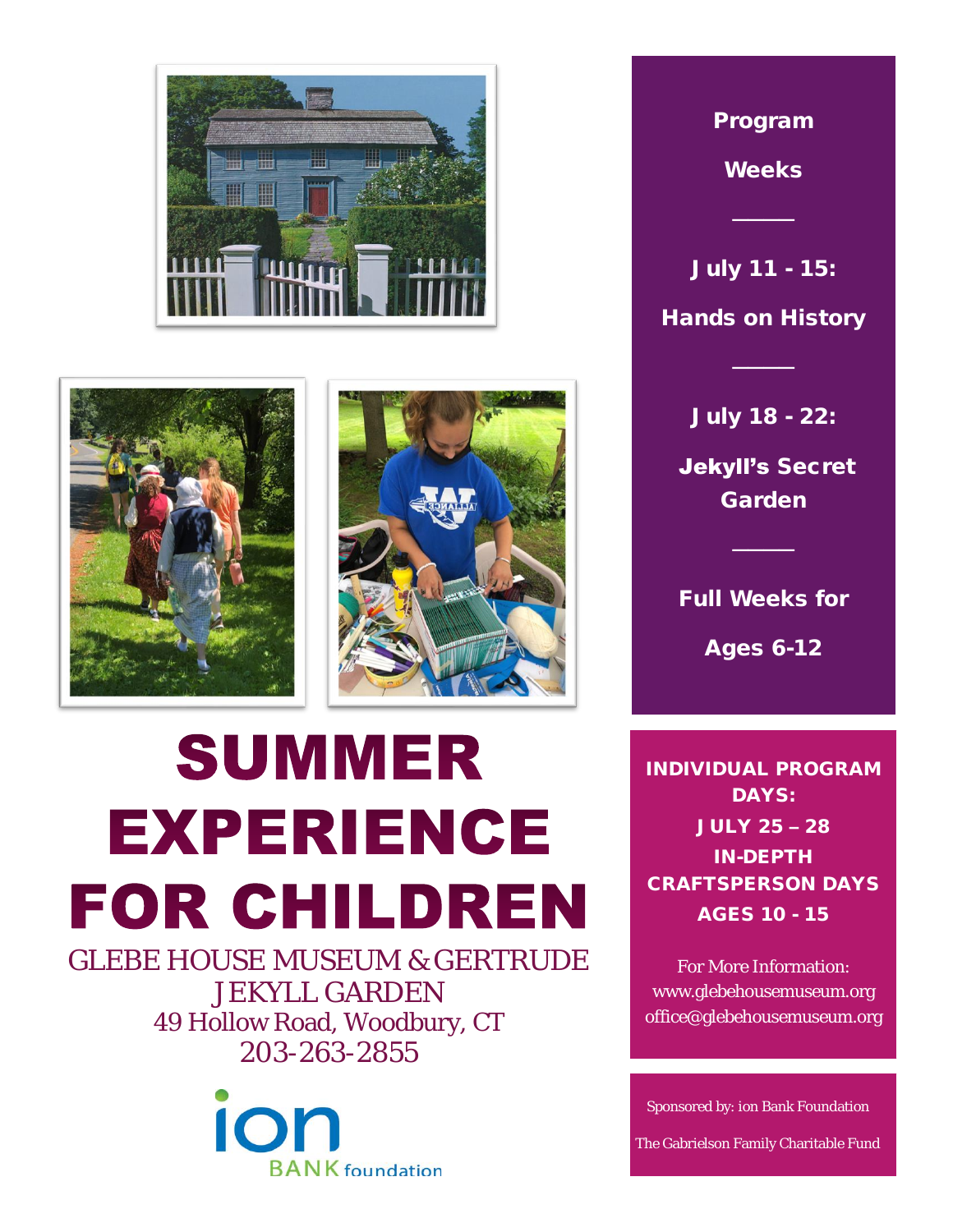

## *STEP INTO ANOTHER TIME…*

Enjoy unique summer experiences, filled with fun and hands-on learning at our 18th century historic site. The staff includes talented educators who work to provide a safe and rich environment for children. Programs are designed to be accurate, interactive, exciting and to stimulate further interest in history, horticulture, early American trades and the arts.

## *Summer Experience 2022*

*2-Full Week Programs Monday – Friday / 9:00 am-3:00 pm Ages 6-12*

 **~ July 11 - 15: Hands on History - Relive Woodbury Life in the 18th Century**  Experience living history by making candles, playing colonial games, churning butter, discovering treasures in the museum and so much more.

 **~ July 18 - 22: Jekyll's Secret Garden – Theater & Performance / Gardening & Garden Crafts**  Have fun learning about our Jekyll Garden while planning and practicing a performance of "The Secret Garden", plant crazy containers, learn about herbal remedies, and much more.

> **4-Individual Themed Day Programs** *Ages 10-15 / Hours: 9 am – 1 pm Only*

**~July 25: Colonial Lighting & Tin Lanterns ~July 26: Colonial Cooking ~July 27: Textiles & Weaving ~July 28: Basket Making**

*Register early. Space in the programs is limited.*

*Sponsored By:*



 *& The Gabrielson Family Charitable Fund*